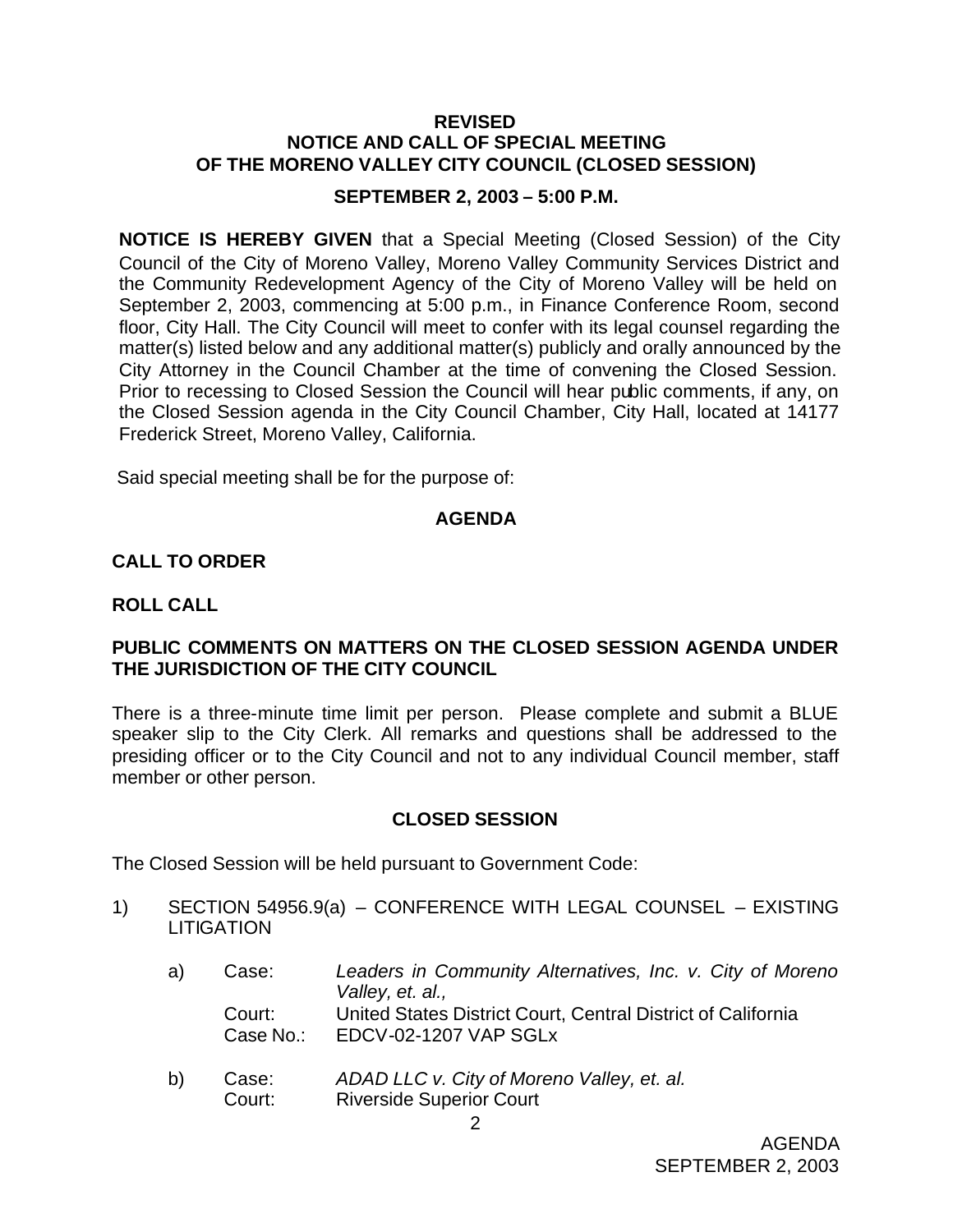Case No.: RIC 374644

- c) Case: *W.B. Walton v. City of Moreno Valley, et. al.* Court: Riverside Superior Court Case No.: RIC 377795
- d) Case: *Clarendon National Insurance Company v. Eastern Municipal Water District, et. al* Court: Riverside Superior Court Case No.: RIC 381325
- e) Case: *Sierra Lathing, Inc. v. City of Moreno Valley, et. al.* Court: Riverside Superior Court Case No.: RIC 281662
- f) Case: *Lockheed Martin Corporation v. RCHCA, et. al.* Court: U.S. District Court Central District of California Eastern **Division** Case No.: EDCV 97-0051 RT (Vap)
- g) Case: *Efrain Garcia v. City of Moreno Valley* Court: United States District Court Case No.: EDCV 99-0310 RT (VAPx)
- h) Case: *City of Moreno Valley v. Karen Smith Schuler, Marvin Schuler* Court: Riverside Superior Court Case No.: RIC 378953
- i) Case: *Moreno Valley Community Services District, a Public Body Corporate and Politic v. Marlee Enterprises, Inc., Lee Jacobsen* Court: Riverside Superior Court Case No.: RIC 381261
- 2) SECTION 54956.9(b)(1) CONFERENCE WITH LEGAL COUNSEL SIGNIFICANT EXPOSURE TO LITIGATION Number of Cases: 3
- 3) SECTION 54956.9(c) CONFERENCE WITH LEGAL COUNSEL INITIATION OF LITIGATION Number of Cases: 2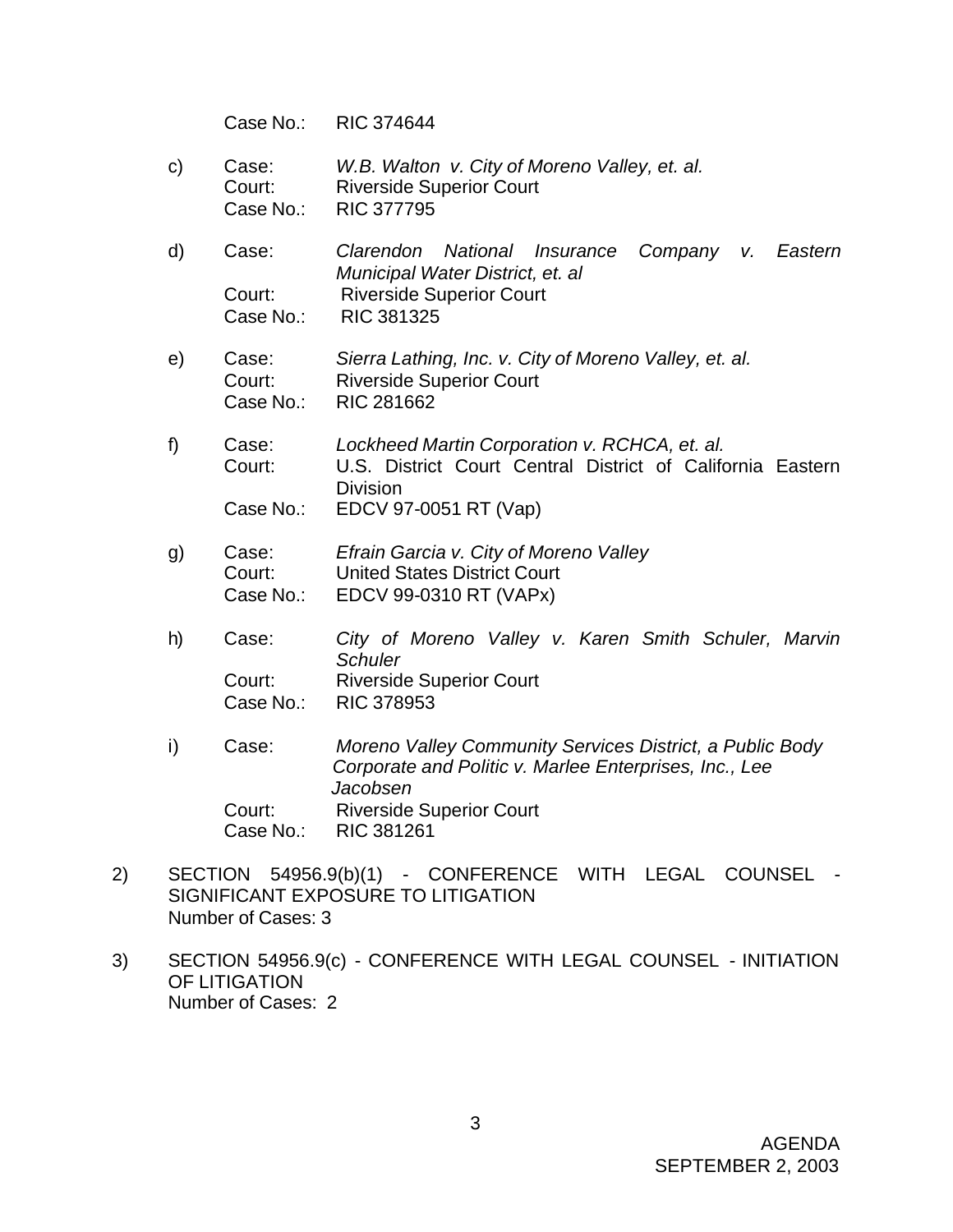# 4) SECTION 54956.8 - CONFERENCE WITH REAL PROPERTY NEGOTIATOR

| a) | Property:<br><b>Agency Negotiators:</b><br><b>Buyers Negotiator:</b> | APNS 482-161-021, 022, 023 and 024<br>Indian<br>Northeast corner of<br>Street<br>and<br><b>Cottonwood Avenue</b><br>John Strickler and Mitch Slagerman<br><b>Hugh Byles</b> |
|----|----------------------------------------------------------------------|-----------------------------------------------------------------------------------------------------------------------------------------------------------------------------|
| b) | Property:                                                            | APN 486-084-001<br>Southeast corner of Perris Boulevard and<br><b>Filaree Avenue</b>                                                                                        |

Agency Negotiators: John Strickler and Mitch Slagerman Buyers Negotiator: Steven Romanoff

# **REPORT OF ACTION FROM CLOSED SESSION BY CITY ATTORNEY, IF ANY**

# **ADJOURN TO SPECIAL MEETING**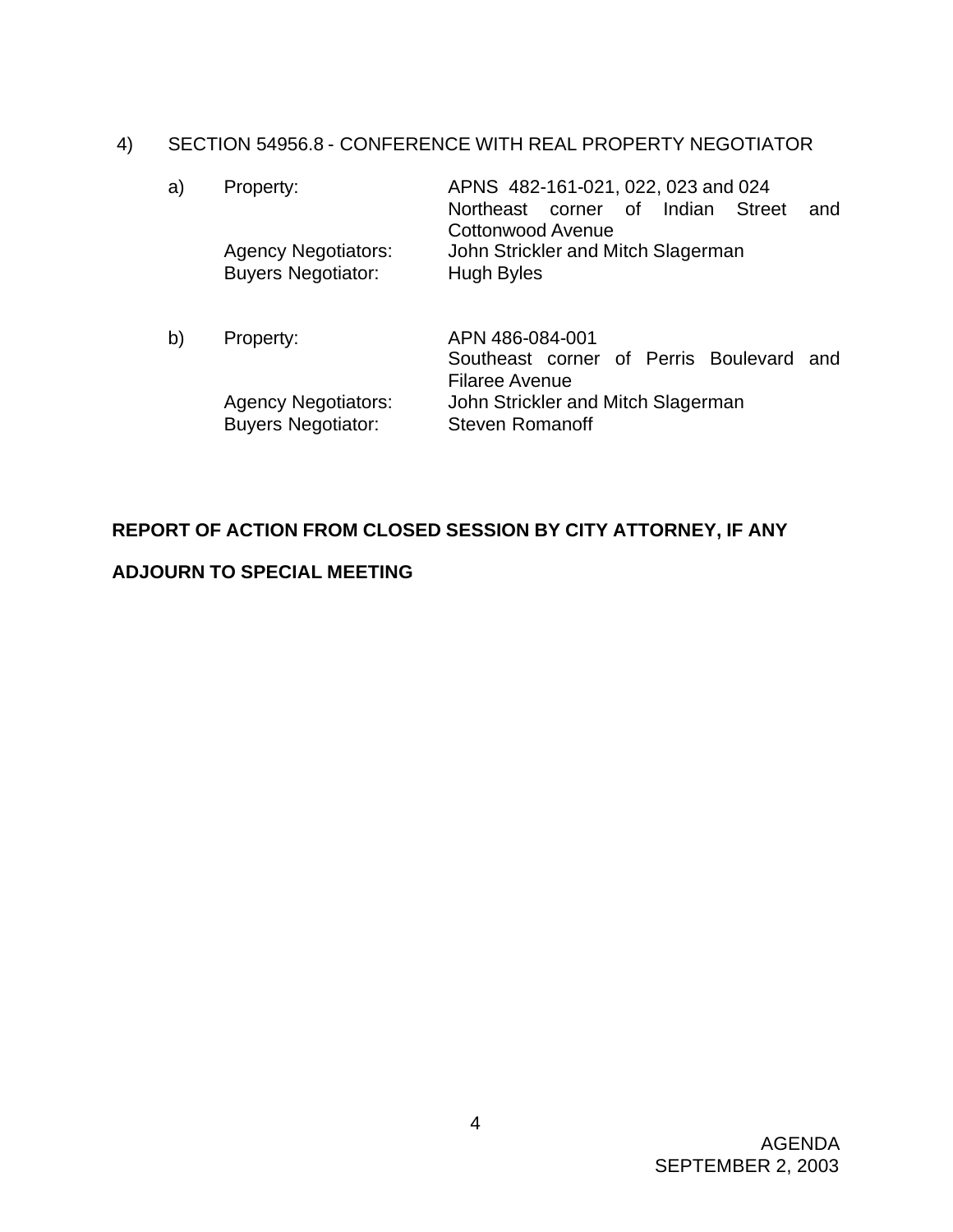

## **REVISED NOTICE AND CALL OF SPECIAL MEETING (TELEVISED) CITY COUNCIL OF THE CITY OF MORENO VALLEY MORENO VALLEY COMMUNITY SERVICES DISTRICT COMMUNITY REDEVELOPMENT AGENCY OF THE CITY OF MORENO VALLEY**

# **SEPTEMBER 2, 2003 – 7:00 P.M.**

**NOTICE IS HEREBY GIVEN** that a Special Meeting (televised) of the City Council of the City of Moreno Valley, Moreno Valley Community Services District and the Community Redevelopment Agency of the City of Moreno Valley will be held on September 2, 2003, commencing at 7:00 p.m. in the City Council Chamber, City Hall, located at 14177 Frederick Street, Moreno Valley, California.

Said special meeting shall be for the purpose of:

- **CALL TO ORDER**
- **ROLL CALL**
- **PUBLIC COMMENTS ON MATTERS ON THE SPECIAL MEETING AGENDA UNDER THE JURISDICTION OF THE CITY COUNCIL**

There is a five-minute time limit per person. Please complete and submit a GOLDENROD speaker slip to the Bailiff.

All remarks and questions shall be addressed to the presiding officer or to the City Council and not to any individual Council member, staff member or other person.

## **D. PUBLIC HEARING**

- 1. A PUBLIC HEARING REGARDING PA03-0026, A PLOT PLAN, FOR THE CONSTRUCTION OF 304 MULTI-FAMILY RESIDENTIAL UNITS ON 15.2 ACRES ON THE EAST SIDE OF LASSELLE STREET BETWEEN IRIS AVENUE AND GENTIAN AVENUE (Report of: Community & Economic Development Department) Recommendation:
	- 1. Adopt a Negative Declaration for a PA03-0026, in that the application will not result in significant environmental impacts; and
	- 2. Adopt City Council Resolution No. 2003-68 approving PA03-0026 for the construction of 304 multi-family residential units on 15.2 acres, based on the findings in the Resolution, and the conditions of approval.